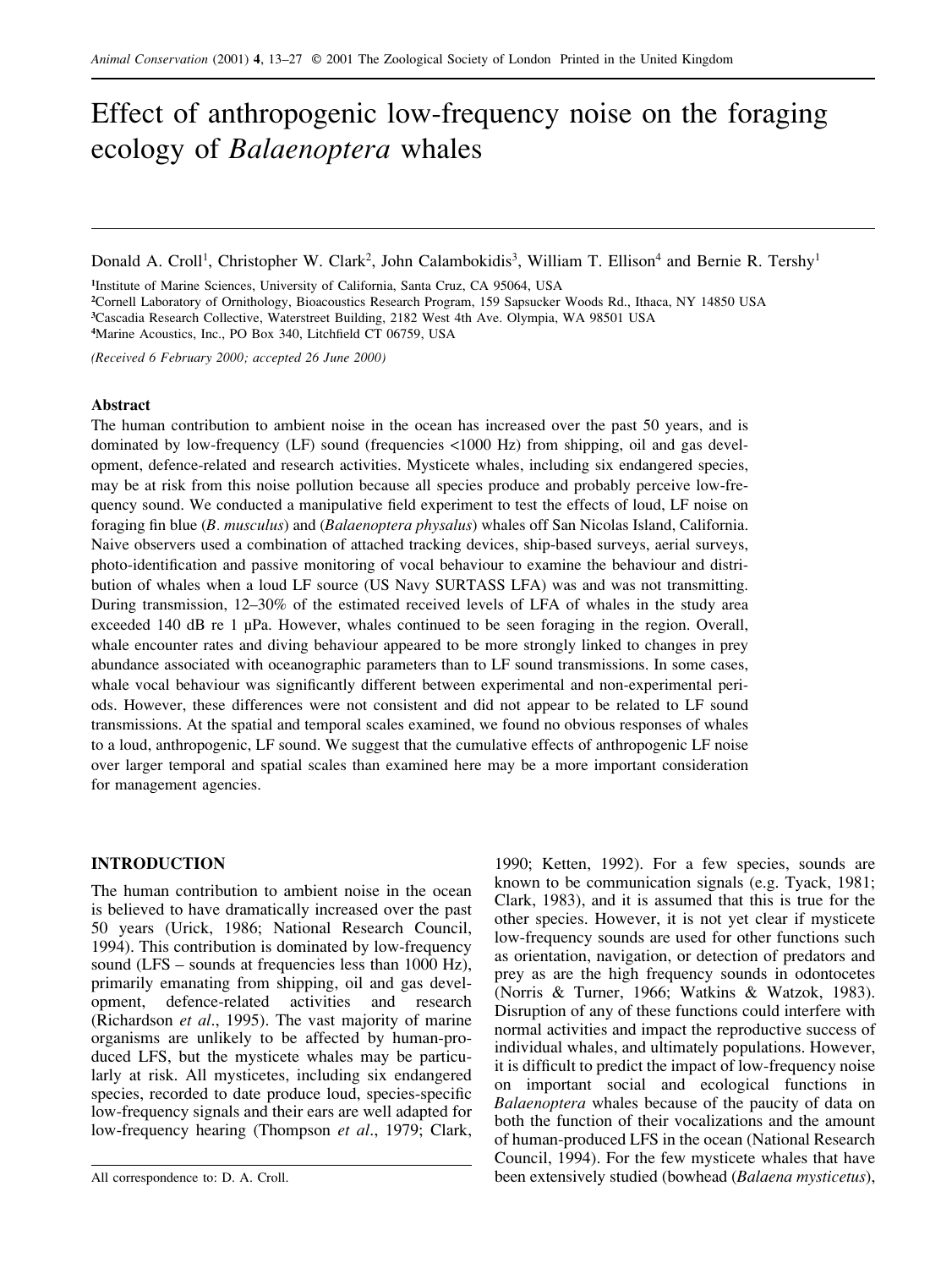humpback (*Megaptera novaeangliae*) and right (*Eubalaena glacialis*) whales), sounds are used as contact calls, mating displays, and for maintaining the cohesion of the migratory herd (Tyack, 1981; Clark, 1982; Silber, 1986; Clark & Ellison, 1989). There is also some evidence to support the use of sounds by bowhead whales in under-ice navigation (Ellison, Clark & Bishop, 1986; George *et al*., 1989).

Two of the five species of the genus *Balaenoptera* (blue and fin: *B. musculus and B. physalus,* respectively) produce intense, long, patterned sequences of signals in the 10–100 Hz band which have been recorded over ranges of hundreds of miles (Watkins *et al*., 1987; Gagnon & Clark, 1993; Stafford, Fox & Clark, 1998). While some have speculated that these signals are male reproductive displays, they are also produced during feeding and migration and during the summer months in high latitudes when animals are not believed to be breeding (Clark, 1996; Clark & Fristrup, 1997).

The paucity of data on the function of mysticete sounds, coupled with growing public concern over human-produced LF noise on the marine environment, and the difficulties encountered by public agencies responsible for regulating such sound sources underline the need for research on the effects of LFS on marine mammals. In a review of the impacts of humanproduced noise on marine mammals, Richardson *et al*. (1995) noted that some marine mammals tolerate continuous sound at received level above 120 dB referenced to (re) 1 µPa, but others avoid sounds around 120 dB. They speculated that 'it is doubtful that many marine mammals would remain for long in areas where received levels of continuous underwater noise are 140+ dB at frequencies to which the animals are most sensitive.' We examined this hypothesis in a study of the response of foraging blue and fin whales to human-produced LFS at received levels in excess of 120 dB re 1 µPa.

Specifically, we examined whether periodic (not continuous) exposure to LFS levels exceeding 120 dB re 1 µPa produced by the US Navy's SURTASS LFA (Surveillance Towed Array Sensor System Low Frequency Active) sonar system caused significant changes in the abundance or distribution of whales, or the rate of their vocal activity. We examined whether disturbance reactions were elicited over time scales of several weeks, and distances of tens of kilometers. We do not address effects over shorter (hours to days, kilometers) or larger (months to years, 100s of kilometers) spatio-temporal scales. Effects at shorter scales are addressed in a separate report (Clark, Tyack & Ellison, 1998), while larger scale effects are beyond the scope of this study.

# **METHODS**

We used a variety of techniques in combination with the US Navy SURTASS LFA sonar system to examine the effects of this human-produced LF noise on the distribution, abundance, diving behaviour and vocal behaviour of foraging blue and fin whales. The SURTASS LFA system is capable of producing 100–500 Hz sounds with received levels (RL) at ranges of 1 km or less that exceed 180 dB re 1 µPa (Clark *et al*., 1998).

Four aspects of the natural history of whales were examined: foraging behaviour, distribution and abundance, vocal behaviour and residency. We used attached time–depth recorders, hydroacoustic surveys of prey fields, net sampling of prey with bongo nets and scat analysis to determine the distribution and abundance of prey and the diving behaviour of whales (Croll *et al*., 1998, Fiedler *et al*., 1998). Ship-based and aerial surveys of whales at the surface were used to examine the distribution and abundance of whales. Passive acoustic monitoring (bottom-mounted hydrophones and shipbased hydrophones) was used to measure RLs of the LFA signal and changes in whale vocal behaviour. Photo identification mark–recapture was used to ascertain whether animals located in the study area represented a limited pool of a few individuals or a larger pool of individuals moving into and out of the foraging area during the study period. All results are expressed as mean  $(±)$ SD) unless otherwise noted, and all values of sound pressure level in dB are referenced to 1  $\mu$ Pa.

# **Study Area**

The study was conducted in the southern California Bight near the continental shelf break west of San Nicolas Island, Channel Islands, CA (33°15′ N, 119°45′ W; Fig. 1) from 13 September through 19 October 1997. This region was selected because: (1) it has seasonally high densities of foraging whales and high rates of whale vocal activity from July into late October (Hill & Barlow, 1992; Mangels & Gerodette, 1994; Barlow *et al*., 1995; Calambokidis & Steiger, 1995; Clark & Fristrup, 1997; Fiedler *et al*., 1998; Curtis, Howe & Mercer, 1999), and (2) the *R/V Cory Chouest* with the SURTASS LFA sonar system was berthed nearby and could be made available by the US Navy for this research. An additional benefit was the possibility of conducting acoustic monitoring via two Navy hydrophone arrays (SOSUS) terminated on San Nicolas Island.

Prior to the arrival of the *R/V Cory Chouest* with the sound source in the study region, an area of high whale abundance and zooplankton density was identified using a combination of aerial surveys and ship-based marine mammal and zooplankton surveys (described below). This area of high foraging activity served as the primary study area for most of the subsequent research activities (Fig. 1).

# **Low-frequency sound source and sound levels – SURTASS LFA**

The source of anthropogenic LF noise for the study was the US Navy's SURTASS LFA sonar system; a vertical line array of 18 sound transducers centered 60–180 m below the *R/V Cory Chouest*. During sound playback, the system was operated in two modes referred to here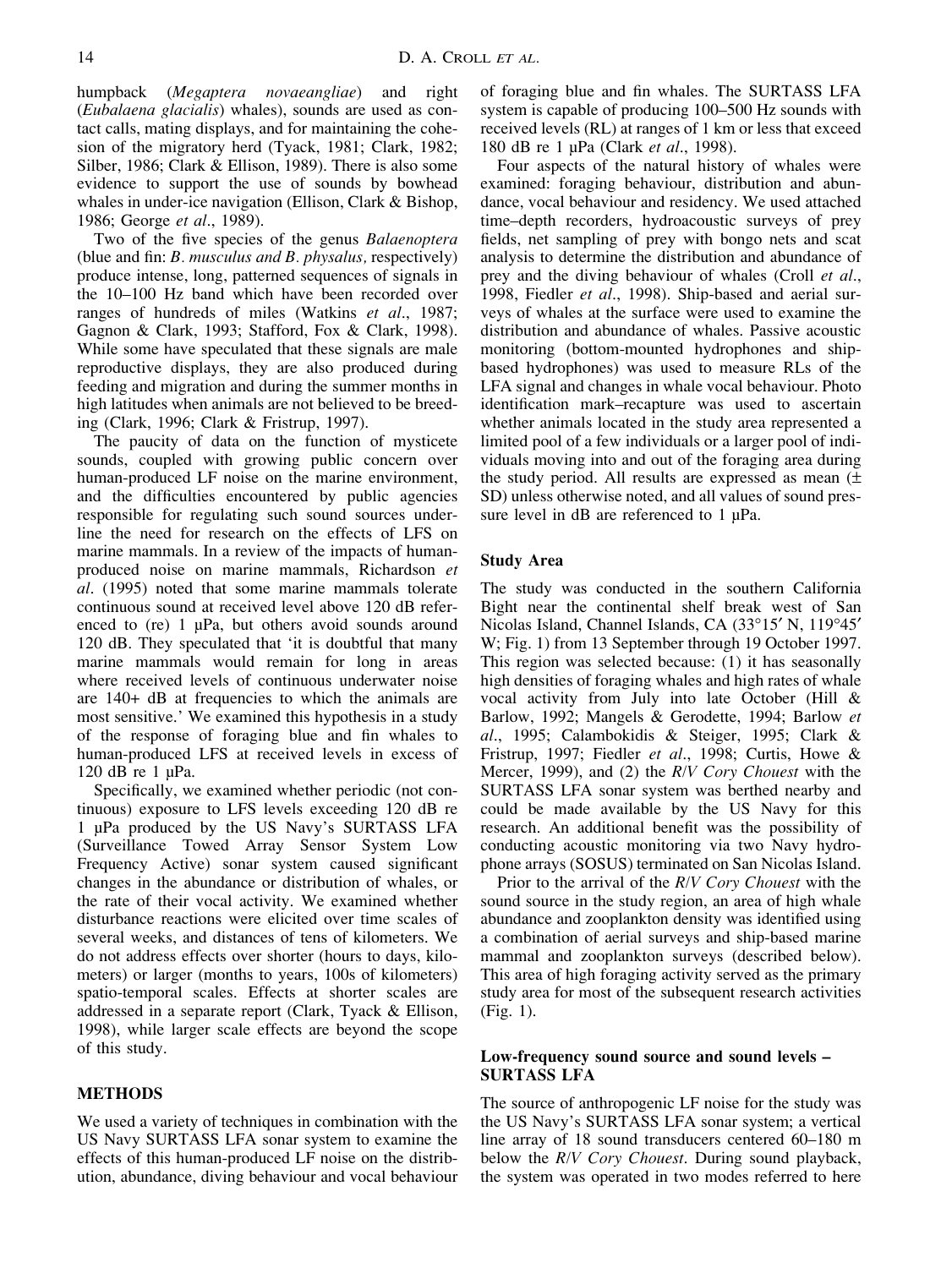

**Fig. 1.** San Nicolas Island, California study area. Aerial-based survey area shaded, ship-based survey track shown with lines, location of pop-up hydrophones shown by open diamonds, and location of South SOSUS array shown by closed triangle (North SOSUS array located at 33.242°N, 120.530°W).

as distant mode and approach mode (see Clark *et al*., 1998 for details). For logistical reasons, the distant mode was only used in the morning, while the approach mode was used only in the afternoon. In the distant mode the entire 18-element array was used, generating a horizontal beam of sound energy with a vertical beam angle of approximately 5°. This beam was refracted downward due to ocean thermal structure and subsequently bounced off the sea floor and redirected to the surface at ranges varying from 11.1–16.7 km (6–9 nmi) from the vessel, dependent on the water depth. In the approach mode, only two elements of the array were used and LFS was projected omni-directionally.

Two types of LF signals were used: Low-LFS and High-LFS. Each type consisted of a sequence of nine individual sounds for a total duration of 42 s. The frequency band of the Low-LFS type was 130–160 Hz, while the frequency band of the High-LFS type was 260–320 Hz. A playback consisted of alternating transmissions of the two LFS types with transmissions occurring once every 6 or 10 min. The sound field was controlled so that the RL at whales did not exceed 155 dB re 1 µPa as estimated by the location of the *R/V Cory* *Chouest*, the location of whales and the environmental transmission conditions. At the initiation of a playback series the LFS source level was 155 dB re 1 µPa, and increased by 10 dB in each successive transmission until the source level required for the initial playback transmission was reached. The source level of subsequent transmissions followed pre-selected and tabulated values (see Clark *et al*., 1998 for details).

Playback experiments were conducted during daylight hours between 18 September and 5 October. Although the LFS playback experiments occurred on a schedule of several days with sound transmission interspersed with days of no transmissions, for the temporal/spatial scale of the study reported here the entire time period between 18 September and 5 October is considered to be the experimental period (i.e. sound stimulus present). Pre-experimental and post- experimental periods occurred from 13–17 September and from 6–19 October, respectively. The potential impact of the LFS transmissions on whales was evaluated by testing for differences in whale distribution, abundance and vocal behaviour between the three study periods (pre-experimental, experimental and post-experimental).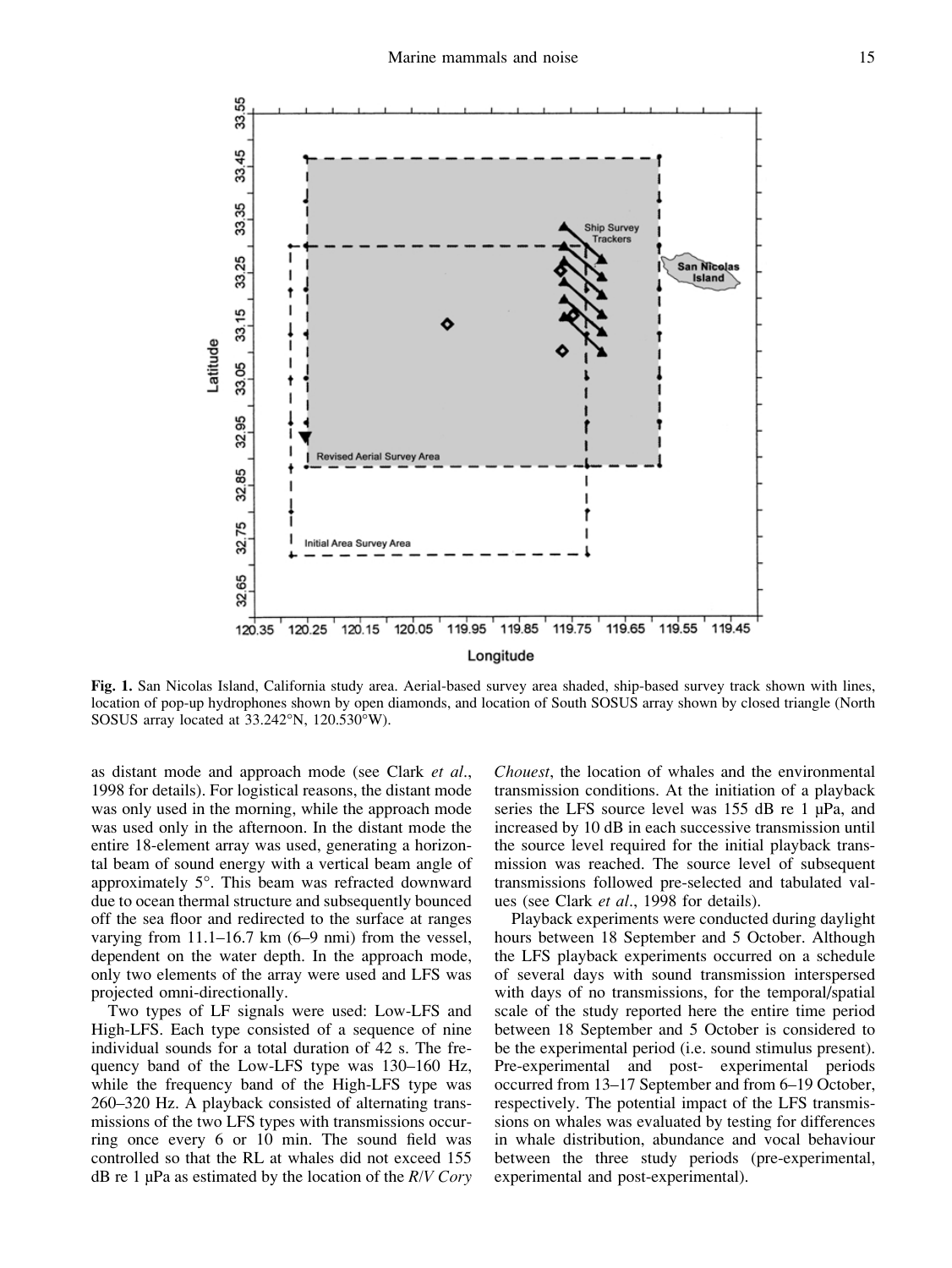# **Sound exposure levels**

Sound exposure includes the history of the experience over some period as well as the RL throughout that experience. For this study, we used RLs for LFS transmission as a proxy for exposure since it is a major component of the acoustic experience. Sound levels for each transmission were empirically measured using two calibrated hydrophones. Hydrophones were deployed to depths of approximately 10 and 85 m from an independent observation vessel, the 85′ schooner, *R/V Dariabar*. Hydrophone depths were selected as being representative of the depths of a whale travelling near the surface and a whale diving to feed. Exact depths of the RL hydrophones were monitored using an attached timedepth recorder (TDR). All data were synchronized by Global Positioning Satellite (GPS) clock and local position of the vessel was logged by GPS every 15 s.

During post-processing, the RL of each LFS transmission as recorded on the *R/L Dariabar*'s hydrophones was recomputed using the Canary sound analysis software (Charif, Mitchell & Clark, 1995). Received level was measured as the average LFS signal intensity over the 42 s transmission. For each transmission the locations of the *R/V Dariabar* and *R/V Cory Chouest* were recorded by GPS. Transmission loss predictions for each LF transmission were computed using the Navy's parabolic equation model (version 3.3) based on the positions of the two ships, the daily local sound speed profile and bathymetry. Empirical sound levels were compared to predicted levels and used to adjust model parameters so as to bring the model predictions into agreement with the empirical measurements (see Acoustic Integration Model, below).

## **Acoustic Integration Model**

The Acoustic Integration Model (AIM) was used to estimate overall anthropogenic LF noise exposure of whales in the study region. The model integrates sound field exposure as a function of time, range and bearing to the sound source, and depth (Ellison, Weixel & Clark, 1993, 1999). Because the sound source and the whales were constantly moving during the sound exposure period, we calculated the cumulative sound field exposure for 50 randomly selected locations at depths of 50 and 200 m within the ship-based survey grid. A second cumulative sound field exposure estimate was generated in a similar manner for 50 randomly selected locations within the aerial-based survey grid. These model estimates served as measures of general sound exposure for whales in the study area. Data input to the model include sound source characteristics (for each ping: location, depth, beamwidth, bandwidth and source level), received location parameters (location and depth), and acoustic environment conditions (sound speed profile, ambient noise, bathymetry and bottom loss). Model outputs and measured RL aboard the *R/V Dariabar* agreed on an average basis within ±5 dB.

# **Prey type, prey-field mapping, and ocean thermal structure**

The species of prey taken by whales was determined through analysis of whale faecal samples collected opportunistically with a dip net and preserved in 70% ethanol. In the laboratory, a sub-sample was taken of a well-mixed homogeneous sample and all right mandibles of euphausiids were removed and classified to species using keys developed by Kieckhefer (1992) or unpublished keys developed separately by two of us (D.A.C. and B.R.T.) from net-sampled specimens.

A total of five surveys were completed from the *R/V John Martin* between 16 September and 4 October 1997. One survey occurred during the pre-experimental period and the subsequent four occurred during the experimental period. No surveys were conducted in the postexperimental period due to severe weather conditions. The distribution of marine mammals was recorded using standardized visual survey methods. The density and distribution of prey (krill) in relation to whale distribution was recorded following the methods described by Croll *et al*. (1998).

Vertical and horizontal distributions of krill were measured along seven track lines that were 14.8 km (8 nmi) in length and separated by 3.7 km (2 nmi) at a ship speed of 10 knots (Fig. 1). Acoustic backscatter was measured using two Simrad EY-500 echosounders operated at 200 and 38 kHz. The survey area was selected as a region where both whales and krill were concentrated as determined by preliminary aerial and ship-based surveys. The echosounder systems were calibrated before and after the study using the standard sphere method (Johannesson & Mitson, 1983). Detailed descriptions of echosounder data analyses are presented in Croll *et al*. (1998) and Hewitt & Demer (1993). For statistical comparisons of prey abundance, backscattering area per 3.42 km2  $(1 \text{ nmi}^2)$  of sea surface  $(s_A)$  was calculated from  $S_V$  values for every 0.9 km (0.5 nmi) of survey line, giving a total of 112  $s_A$  sample units per survey. A random subset of 60  $s_A$  values was sampled from this total to provide estimates of mean  $s_A$  for each of the five surveys for statistical comparisons. Comparisons of mean  $s_A$  values for each survey were made using Kruskall–Wallis one-way ANOVA. Multiple comparisons were made using a Dunn's test (Jandel Sigmastat V. 2.0).

Identification of krill schools in the echogram was confirmed by targeted 1 m bongo net tows. Zooplankton collected in net samples was split with a standard zooplankton splitter and sorted to major planktonic group for comparison with whale faecal samples. To relate the vertical distribution of krill to ocean thermal structure, a grid of six Conductivity and Temperature at Depth (CTD) stations were visited during the 30 September survey. Upwelling indices for the study region during the study period were downloaded from Pacific Fisheries Environmental Laboratory/NOAA web site for 33°N 119°W (www.pfeg.noaa.gov). The indices are based on estimates of offshore Ekman transport driven by geostrophic wind stress derived from 6-hourly synoptic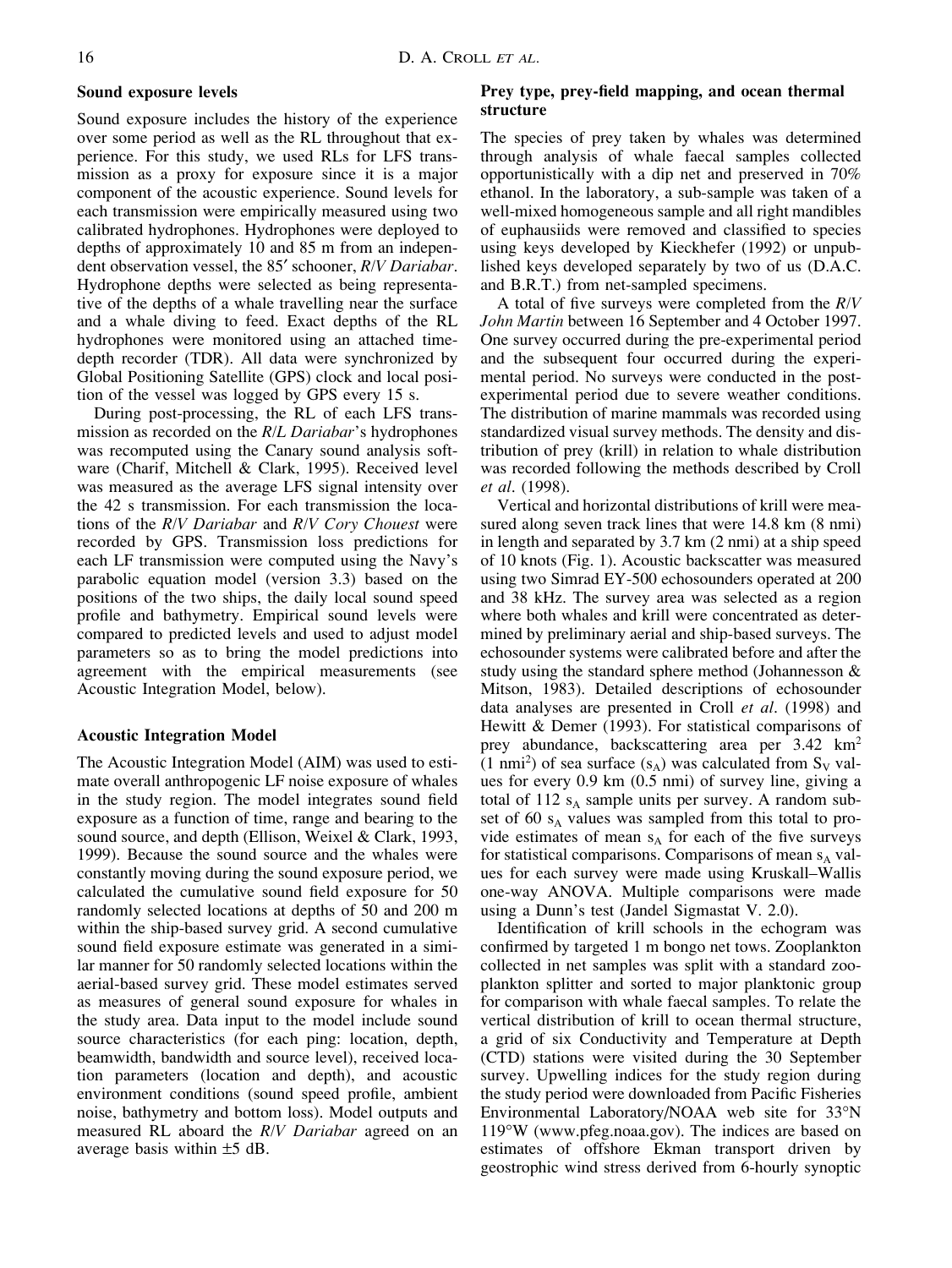surface atmospheric pressure fields (Bakun & Nelson, 1991). The 5-day mean of the daily upwelling indices was calculated and plotted with a 10 day offset to account for time lags between upwelling and peak primary production.

# **Whale foraging behaviour**

To examine whale diving behaviour in relation to prey distribution, we attached microprocessor-controlled time-depth recorders (TDRs) to two fin whales foraging in the study area (Croll *et al*., 1998). Dive depth was sampled every 1 s. Attached recorders also allowed a qualitative examination of the effects of low-frequency pings on diving behaviour.

## **Ship-based whale surveys**

Concurrent with the collection of prey distribution, we recorded the distribution and abundance of large whales encountered along the track line using standard techniques developed by the National Marine Fisheries Service (Barlow, 1994; Croll *et al*., 1998; Fiedler *et al*., 1998). Three marine mammal observers surveyed from the track line out 90° abeam using 7×50 reticle binoculars from the flying bridge (5 m above sea level). Species, number of individuals, sighting cue, behaviour, location, time and weather conditions were recorded at the time of each marine mammal sighting. In addition, ship position along the track line was recorded every 15 min. Because all surveys were conducted in sea states of Beaufort 3 or less, no adjustments were made for sea state. Due to overall low sighting rates, density estimates typically have low statistical precision (large coefficients of variation), and the statistical power to resolve differences between estimates is generally low (Barlow, 1994). Thus, we followed Barlow's (1994) convention and calculated encounter rates (number whales per nautical mile surveyed) rather than whale densities for qualitative comparisons of whale abundance between surveys.

## **Aerial surveys**

Aerial surveys were centred in the study area directly west of San Nicolas Island (Fig. 1). The survey grid was shifted slightly between the 17 and 19 September 1997 surveys to better centre the grid on areas with whale and prey concentrations as identified from ship-based surveys (revised Aerial Survey, Fig. 1). Eight parallel survey lines were spaced at 9.25 km (5 nmi) intervals with lines running east–west. Two pre-experimental, five experimental and two post-experimental aerial surveys were completed between 14 September and 14 October 1997.

Surveys were conducted using a twin-engine Partenavia P-68 outfitted for aerial surveys. Transect lines were flown using standard line-transect methodology at an altitude of 305 m and airspeed of 100 kts. Four personnel were used on most surveys: pilot, recorder/navigator and two side observers.

When a sighting was made, the aircraft continued on transect until the sighting was abeam and the observer had determined the angle to the sighting using a handheld clinometer for correction of animal location relative to the aircraft track line. Biological data collected on all marine mammals sighted included: aircraft position, time, species, number of animals, perpendicular distance from the transect line, direction of travel and general behaviour.

To correlate marine mammal sightings with physical features, the survey region was subdivided into blocks that measured approximately 18.5 (10 nmi) (north–south) by 15.7 km (8.5 nmi) (east–west). Within each block, 90–119 equally spaced geographical points (depending on the size of the block) were selected and a suite of environmental parameters was assigned to each point.

The refined marine mammal positions and the block points were matched with six environmental variables using Geographic Information System (GIS) programs (Idrisi for Windows 2.0; RETRO.EXE, Ecological Consulting Inc; and ArcView for Windows 3.0). Variables included depth, percentage depth slope, sea surface temperature (SST) and nearest distances to: (1) shore (San Nicolas Island), (2) the 200 m shelf break and (3) the 2000 m isobath. Geographical and bathymetric variables were calculated from the NOS Hydrographic Survey CD-ROM (Ver. 3.3).

Daytime (approximately 22:00 GMT or 15:00 PDST) sea surface temperature (SST) images were downloaded from the NODC NOAA Coast Watch Active Access System (http://cwatchwc.ucsd.edu/cwatch.html) and georegistered. To avoid errors in SST due to sparse cloud cover, we qualitatively rated images and only used images with 20% or less cloud cover. Refined SST values were assigned to marine mammal sightings and block points for statistical comparisons.

## **Whale vocal behaviour**

To determine changes in vocal behaviour, a measure of vocal activity was calculated as the number of speciesspecific whale calls per 15-min interval. Recordings were made from: (1) two permanently bottom-mounted US Navy SOSUS (Sound Surveillance System) hydrophone arrays located offshore of San Nicolas Island (see Fig. 1, Clark *et al*., 1998), and (2) four bottom-mounted autonomously recording hydrophones deployed for the study (pop-up hydrophones) (described in detail by Clark & Fristrup, 1997, see Fig. 1 for locations). Pop-ups sampled continuously at 2000 Hz, and were deployed on 29 September and recovered on 9 October. Thus, they sampled for 7 days during the experimental period and 3 days during the post-experimental period. The SOSUS arrays sampled continuously during pre-experimental, experimental and post-experimental periods.

Blue and fin whales produce long, patterned sequences of simple low-frequency sounds and can be automatically detected using recently developed techniques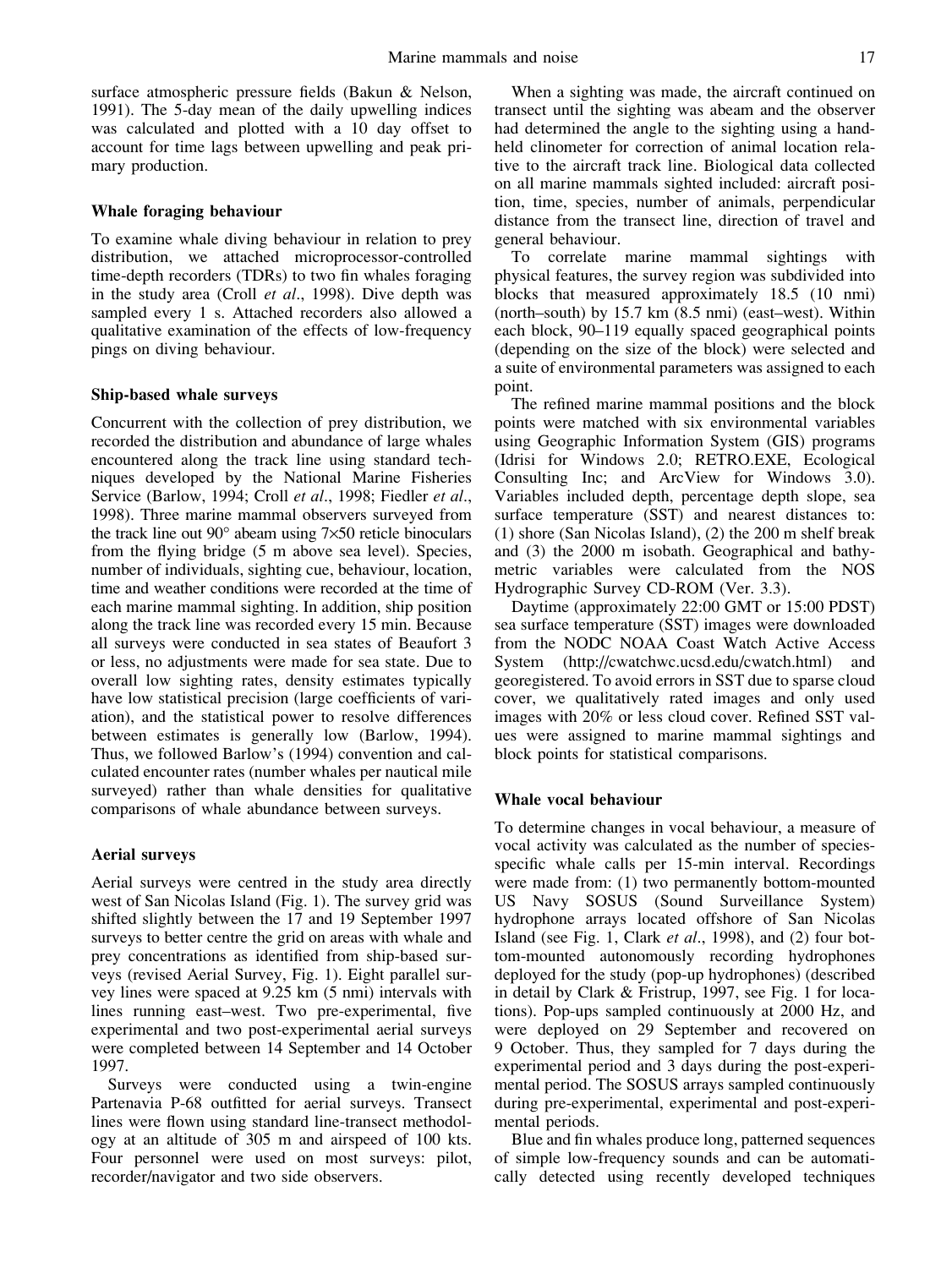(Potter *et al*., 1994; Mellinger & Clark, 1995; Clark & Fristrup, 1997). Data collected from pop-ups were lowpass filtered at 100 Hz and down-sampled to 250 Hz. Data from the two San Nicolas SOSUS arrays were already restricted to the low-frequency band and did not require additional pre-processing. Automatic detection of whale calls was done by counting the number of occurrences when sound energy in a whale-specific frequency band exceeded both a given threshold above ambient noise and fell within the duration range of the sound for that species. For the blue whale detector, 48–53 Hz was the frequency band representing the third harmonic of the eastern North Pacific blue whale 'B' call, and the duration range was 5–12 s. For the fin whale detector, the frequency band was 15–25 Hz and the duration range was 0.1–2 s. The proper detector threshold was established by regression analysis for 100 h of data comparing 15-min call counts as noted by two independent expert analysts and as computed by the detector. A range of detector thresholds were used: (3, 6, 9, 12, 15 and 18 dB) and the detection threshold yielding the highest regression coefficient was selected as the best threshold.

## **Photo-identification**

Photographic identification (photo-ID) effort was conducted using standard procedures successfully employed in past research off California (Calambokidis *et al*., 1990, 1998*a*). The data were collected primarily from a 5.3 m Rigid-Hull Inflatable (RHIB) and from the *R/V Dariabar,* and the *R/V John Martin*. On the *R/V Dariabar*, a dedicated photo-identification specialist attempted to photograph all focal animals and as many ancillary animals as possible during all days at sea. On the *R/V John Martin*, a member of the research crew attempted to photograph animals during all tagging efforts. The RHIB was used to photo-identify as many animals as possible during the pre-experimental, experimental and post-experimental periods. Additional photo-ID data were also available through separate, ongoing photo-ID research conducted by Cascadia Research (Olympia, Washington) (Calambokidis *et al*., 1998*a*). Photographs of both the right and left sides of whales (where possible) were taken using 35 mm cameras with 300 mm telephoto lenses. Time, date, and location of all photographs were noted. In the laboratory, photographs were carefully scrutinized and individual whales were identified (Calambokidis *et al*., 1998*a*).

# **RESULTS**

## **Sound exposure**

The *R/V Cory Chouest* emitted a total of 586 LF sounds throughout both the ship- and aerial-based survey areas (Fig. 1). Of these, 186 and 92 LFS transmissions were measured from the *R/V Dariabar* shallow and deep hydrophones, respectively. All transmissions received by the *R/V Dariabar* exceeded 95 dB re 1 µPa (Fig. 2). The RL of most transmissions exceeded 120 dB re 1 uPa (87% and 88% in the shallow and deep hydrophones, respectively); and 42% and 16% of transmissions exceeded 140 dB re 1 µPa for the shallow and deep hydrophones, respectively. No transmissions were received that exceeded 150 dB re 1 µPa.

Received levels were estimated using the AIM model for all 586 LF transmissions emitted by the *R/V Cory Chouest*. For the ship-based survey area, 56% and 57% of estimated RLs exceeded 120 dB re 1 µPa for the shallow and deep locations, respectively. Also, 30% of both shallow and deep estimated RLs exceeded 140 dB re 1 µPa (Table 1). For the aerial-based survey area, 48% and 54% of estimated RLs exceeded 120 dB re 1 µPa for the shallow and deep locations, respectively, while 11% and 14% of shallow and deep estimated RLs, respectively, exceeded 140 dB re 1 µPa (Table 1).

## **Whale foraging**

Blue and fin whales fed on dense aggregations of euphausiids off the continental shelf break west of San Nicolas Island. Hydroacoustic surveys showed that the density and distribution of these aggregations varied throughout the study period (Fig. 3). Euphausiid abundance declined from the initial survey (pre-experimental) to a low on 9/30/97, but increased substantially by the last survey (during the end of the experimental period) on 10/5/97 (Fig. 3). The decline and subsequent increase in euphausiid abundance tracked the upwelling index for the region (Fig. 3).

Directed bongo net samples of the aggregations revealed that Euphausiids were the dominant sound scatterers in the water column. A total of five Euphausiid species was found  $(\%$  by number of individuals): *Euphausia pacifica* (46.3%), *Nematocilis dificilis* (40.3%), *Nyctiphanes simplex* (27.6%), *Euphausia goboides* (17%), *Stylocherion* spp. (6.6%). Analysis of three faecal samples collected from fin whales foraging in the study area revealed that the whales fed exclusively on four of these species and another species, *Thysanoesa spinifera* (% by number of right mandibles: *Euphausia pacifica* (47.7%), *Thysanoesa spinifera* (25.2%), *Nyctiphanes simplex* (23.6%), *Euphausia goboides* (1.7%), and *Nematocilis dificilis* (1.7%)).

Euphausiid distribution in the water column, measured through hydroacoustic surveys, had a bimodal distribution: one peak in concentration was found between 50 and 100 m, and a second peak occurred between 160 and 250 m (Fig. 4). The shallower layer was comprised of a mixture of juvenile and subadult euphausiids, while the deeper krill layer was comprised almost exclusively of adults. CTD casts made in the study area revealed a pronounced thermocline between 25–50m. The upper layer of juvenile and subadult krill was found just below this thermocline (Fig. 4).

Tags were attached to foraging whales for 9 and 26 hours on 9/21/97 and 10/4/97, respectively. The distribution of whale foraging dives mirrored the distribu-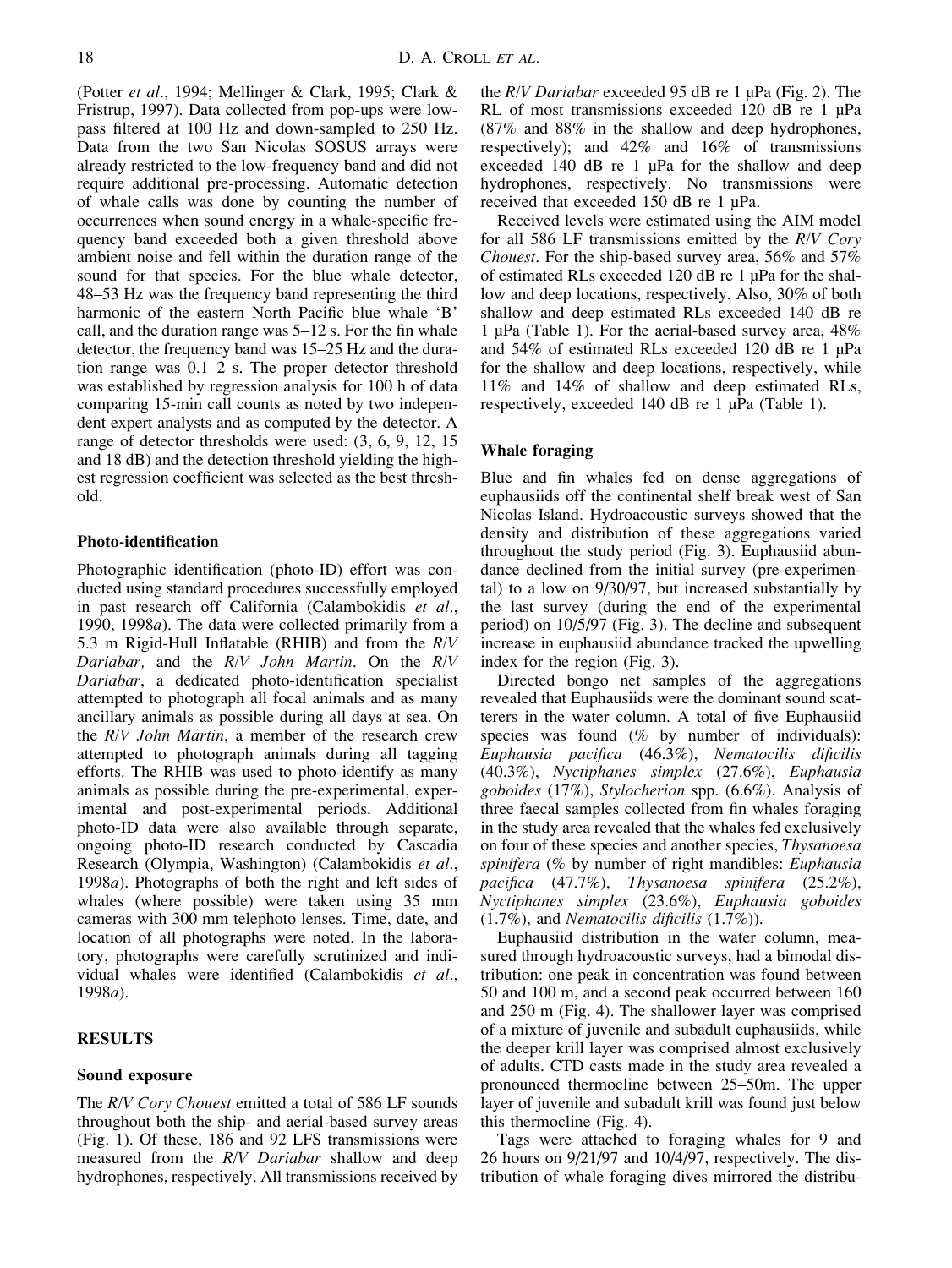

**Fig. 2.** Levels of anthropogenic LF noise (a) received by *R/V Dariabar* (ship-based) in San Nicolas Island, California study area, (b) estimated for the ship-based survey area using an acoustic integration model (AIM), and (c) estimated for the aerialbased survey area using an acoustic integration model (AIM). The shallow hydrophone was towed at 10 m, the deep hydrophone was towed at 83 m. The acoustic integration model (AIM) was run for shallow (50 m) and deep (200 m) depths

**Table 1.** Measured (*R/V Dariabar*) or estimated (AIM model) received levels of anthropogenic low frequency noise in the ship-based and aerial-based survey regions off San Nicolas Island, CA

| Location                                    | No. pings $\geq$ 120dB (%) | No. pings $\geq$ 140db (%) | Total no. pings |  |
|---------------------------------------------|----------------------------|----------------------------|-----------------|--|
| $R/V$ Dariabar (measured) – shallow         | 160(87.0)                  | 78 (42.4)                  | 184             |  |
| $R/V$ Dariabar (measured) – deep            | 81 (88.0)                  | 15(16.3)                   | 92              |  |
| Ship survey $(AIM \text{ model})$ – shallow | 330 (56.3)                 | 175(29.9)                  | 586             |  |
| Ship survey $(AIM \text{ model}) - deep$    | 335 (57.2)                 | 173 (29.5)                 | 586             |  |
| Aerial survey (AIM model) – shallow         | 279 (47.6)                 | 66 (11.3)                  | 586             |  |
| Aerial survey (AIM model) – deep            | 319 (54.4)                 | 79 (13.5)                  | 586             |  |
|                                             |                            |                            |                 |  |

See Methods for detail of measurement and model

tion of krill in the water column, with one peak around 75 m and a second peak between 200–250 m (Fig. 4).

#### **Whale distribution and abundance**

A total of 518 km (280 nmi) of survey lines were covered during the five shipboard visual surveys. During these surveys a total of 33 cetacean groups were sighted representing an estimated 1338 individuals. Of the 33 sightings, 22 (66.7%) were rorquals (*Balaenoptera* spp.),

six (18.2%) were common dolphins (*Delphinus delphis*), three (9.0%) were Pacific white-sided *dolphins (Lagenorhynchus obliquidens*), and two (6.1%) were unidentified odontocetes. Low sighting rates of rorquals precluded statistical comparison of survey data, but rorqual encounter rates were generally low during the pre-experimental and most of the experimental period. We observed a substantial increase in rorqual encounter rate on the last survey conducted during the experimental period (Fig. 3). The pattern of rorqual encounter rates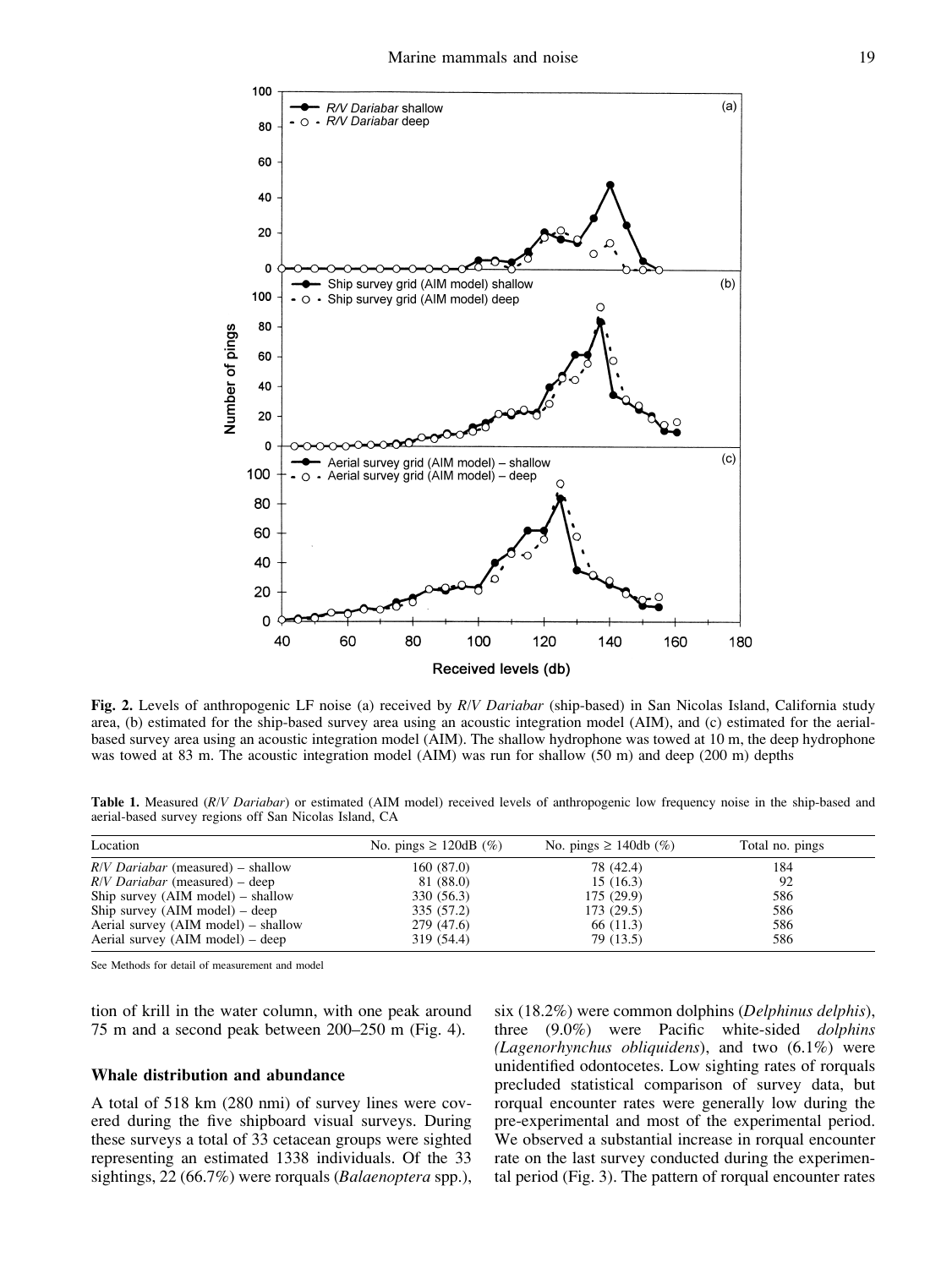

**Fig. 3.** (a) Bakun upwelling index (dotted line) and krill backscatter (continuous line), (b) whale encounter rate in ship surveys (continuous line) and whale encounter rate in aerial surveys (dotted line) measured before, during, and after exposure to humanproduced LFS in the vicinity of San Nicolas Island, California.

during the study period generally tracked the abundance of krill in the survey area (Fig. 3).

Nine complete aerial surveys were conducted out of 11 that were initiated totalling 4568 km (2469 nmi) of on-effort flying. Two surveys were completed during the pre-experimental period (808 km), five during the experimental period (2285 km), and two during the postexperimental period (934 km). A total of 92 sightings of 4410 cetaceans representing at least seven species were made during all 11 aerial surveys (% of all sightings): rorquals (blue, fin and unidentified large whales) (52.2%), unidentified dolphins (33.7%), common dolphins (*Delphinus delphis*) (4.3%), bottlenose dolphin (*Tursiops truncatus*) (4.3%), Risso's dolphin (*Grampus griseus*) (3.3%), Baird's beaked whale (*Mesoplodon bairdii*) (1.1%), and Northern right whale dolphin (*Lissodelphis borealis*) (1.1%). Sightings of fin whales were the most common and included 33 sightings out of 50 whales. Blue whales were seen less frequently and included only seven sightings of seven animals.

Due to the low number of rorqual sightings, statistical power to detect significant differences between experimental periods was low. However, sighting rates generally declined from the pre-experimental period through most of the experimental period. Late in the experimental period, however, rorqual encounter rate increased, concurrent with the late September increase in krill abundance (Fig. 3). Whale abundance was generally higher through the end of the post-experimental period, concomitant with the abrupt increase in upwelling in early October (Fig. 3). Sightings of whales were generally concentrated in the central and northcentral portion of the revised study area (Fig. 5). While we observed no dramatic shift in distribution within the study area in relation to sound transmissions, during the course of the study period, aerial sightings gradually shifted from the central portion of the study area to the northern portion (Fig. 5), a distance of approximately 46 km (25 nmi).

Rorqual sightings were not randomly distributed, and did not appear to be related to the sound source. In comparison to random block point values, rorquals were sighted significantly closer to the continental shelf break  $(t = 4.03, d.f. = 1441, P = 0.001)$ , closer to shore  $(t = 1441, t = 1441)$ 3.23, d.f. = 1441,  $P = 0.001$ ), further from the 2000 m contour ( $t = -2.86$ , d.f. = 1441,  $P = 0.004$ ), over steeper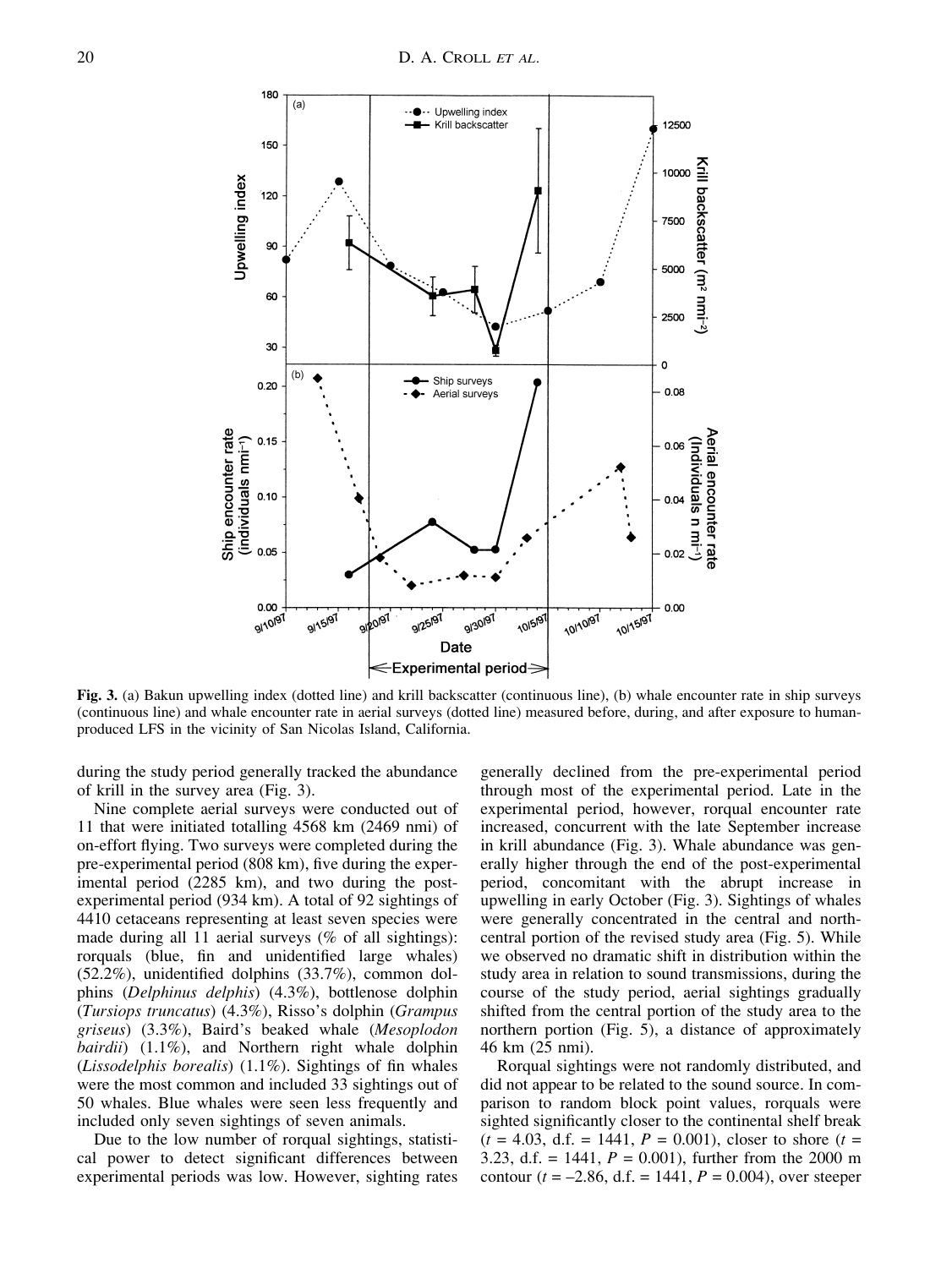

**Fig. 4.** Frequency distribution of whale dive depth (open bars), frequency distribution of krill depth (filled bars) and water column temperature (continuous line) during exposure to humanproduced LFS in the vicinity of San Nicolas Island.

topography  $(t = -2.02, d.f. = 1441, P = 0.04)$ , and in colder water  $(t = 2.98, d.f. = 1441, P = 0.003)$ .

# **Vocal behaviour**

A total of 295 h and 286.5 h of acoustic data were obtained from the South SOSUS and North SOSUS arrays, respectively. Each of the four pop-ups collected approximately 240 h of continuous acoustic data from 29 September through 9 October. Comparison of expert counts of whale detections with automatic detection counts were highly correlated (correlation coefficients between 0.88–0.93 for blue whales and 0.93–0.95 for fin whales). Based on these results, automatic detection counts were accepted as representative of actual whale vocal activity rates.

No clear trends emerged from vocalization rates (calls per 15-min) recorded on either the South or North SOSUS arrays, the four pop-ups, or the HLA hydrophone (Fig. 6) in relation to experimental condition. There was no difference in vocalization rates recorded on the South SOSUS array between the preexperimental (12.7  $(\pm 9.4)$  calls 15 min<sup>-1</sup>), experimental  $(9.9 \text{ (+}11.6)$  calls 15 min<sup>-1</sup>), and post-experimental  $(7.7)$  $(\pm 4.2)$  calls 15 min<sup>-1</sup>) periods (Kruskall–Wallace H = 3.2, d.f.  $= 2$ ,  $P = 0.21$ ). However, vocalization rates recorded on the North SOSUS array during the postexperimental period  $(15.2 \pm 6.3)$  calls 15 min<sup>-1</sup>) were significantly higher than the pre-experimental  $(8.5 (\pm 3.6))$ calls 15 min<sup>-1</sup>) period. The experimental  $(10.7 \pm 6.2)$ calls  $15 \text{ min}^{-1}$ ) period was not different from either preor post-experimental periods (Kruskall–Wallace  $H = 7.9$ , d.f. = 2,  $P = 0.02$ ; Dunn's test  $Q = 2.6$ ,  $P < 0.05$  for pre- versus post-experimental periods) on the North SOSUS array. Vocalization rates were significantly different between the four pop-up locations (pop-up 2 highest 41.7 ( $\pm$ 7.5) calls 15 min<sup>-1</sup>; pop-up 4 lowest 28.2  $(\pm 14.4)$  calls 15 min<sup>-1</sup>) and were significantly lower during the post-experimental period  $(29.2 \pm 15.26)$  calls 15 min<sup>-1</sup>) than during the experimental period (37.5 ( $\pm$ 7.9) calls 15 min<sup>-1</sup>) (two-way ANOVA; pop-up:  $F_{0.05, 3.36}$  = 5.2,  $P = 0.004$ ; experimental period:  $F_{0.05, 1,36} = 11.1$ ,  $P = 0.002$ ; interaction:  $F_{0.05, 3, 36} = 1.0, P = 0.421$ .

## **Whale residency patterns**

Photographic identification revealed that most of the blue and fin whales identified were fairly transitory to the study area. Of the 23 individual fin whales identified in the study area in 1997, only three of these individuals were seen multiple times and these resightings occurred over fairly short time periods spanning distances of  $\lt$  18.5 km (10 nmi). Similarly, none of the 13 blue whales that were identified in the study region were identified on more than one day. However, three of the blue whales identified in the study region were seen in other areas in 1997 (Calambokidis *et al*., 1998*a*).

# **DISCUSSION**

Documented, short-term responses of cetaceans to human-produced sound include longer dive times, shorter surface intervals, evasive movements away from the sound source, attempts to shield young, increased swimming speed, changes in song note durations and departure from the area (Norris, 1994, Gordon & Moscrop, 1996; Frankel & Clark, 1998). Studies of the effects of industrial noise on cetaceans have found: (1) migrating gray whales (*Eschrichtius robustus*) exhibited an 80% avoidance reaction to oil exploration sounds played at 130 dB re 1 µPa from a sound source directly in their migration path (Malme *et al*., 1983). (2) Migrating gray whales exhibited a 10% avoidance response to airgun sounds played from a source directly in their migration path at 164 dB re 1 µPa (Malme *et al*., 1983). (3) Bowhead whales avoided seismic exploration activities (broadband RL at >115 dB re 1 µPa) at ranges of 2 km (Richardson, Würsig & Greene, 1986) and 20 km (Richardson, 1997). (4) sperm whales (*Physeter catodon*) stopped vocalizing in response to weak seismic pulses from a distant ship (>200 km distant) (Bowles *et al*., 1994).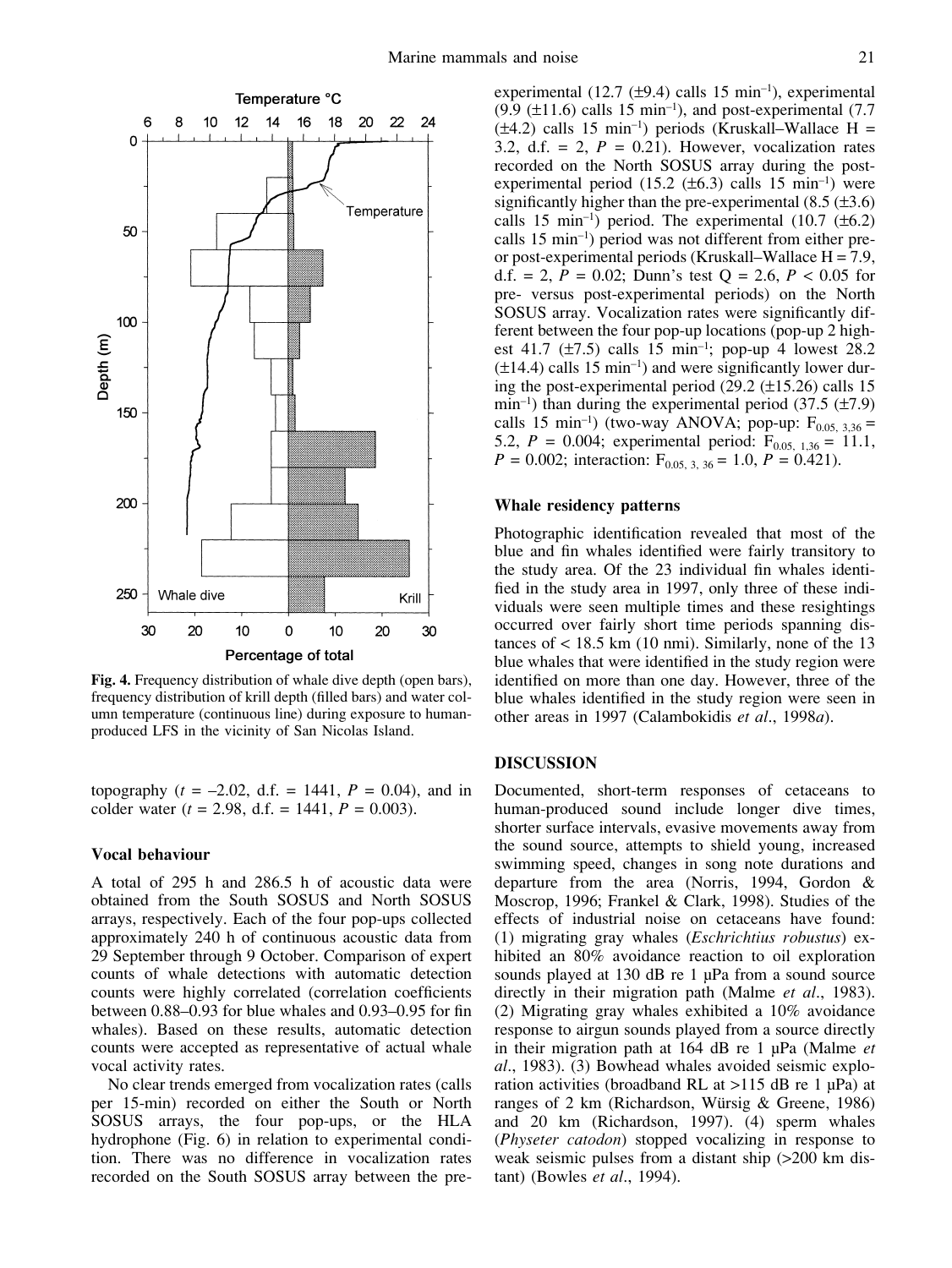

**Fig. 5.** Location of rorqual sightings during pre-experimental (circles), experimental (diamonds) and post-experimental (triangles) periods of exposure to human-produced LFS in the vicinity of San Nicolas Island, California.

Several authors have inferred responses of cetaceans to human-produced sonar sounds. These responses include: (1) sperm whale cessation of activities and scattering away from sonar signals between 3.25 and 8.4 kHz (Watkins, Moore & Tyack, 1985), (2) increased stranding of beaked whales (family Ziphiidae) associated with the times of military operations (Simmonds & López-Jurado, 1991; Frantzis, 1998), (3) cessation of sperm whale echolocation clicks in reaction to an acoustic thermography sound source (Bowles *et al*., 1994), and (4) a shift in distribution of humpback and sperm whales away from the low-frequency ATOC sound source when it was transmitting off California (Calambokidis *et al*., 1998*b*). However, a recent study found no reaction of sperm whales to human-produced sounds (Madsen & Mohl, 2000).

We examined whether an anthropogenic LF noise source elicited changes in whales or their prey over a time scale of weeks, and distances of tens of kilometers. We did not address effects over smaller (hours to days, kilometers) or larger (months to years, hundreds of kilometers) time scales. Specifically, we tested Richardson *et al*.'s (1995) hypothesis that whales would not remain in an area when exposed to noise in excess of 140 dB re 1 µPa for an extended period. We found that foraging whales were sighted throughout the study period in a region where there was an intermittent LFA sound source generating RLs >140 dB re 1 µPa for 30% of the estimated RLs (using the AIM model). Similarly, whales were also observed throughout the study period in the aerial survey area where intermittent LFS transmission RL exceeded 140 dB re 1 µPa, for ~12% of RLs (Table 1). Although these data do not appear to support Richardson *et al*.'s (1995) hypothesis, sound transmissions were intermittent and whale presence was transitory in this area (see whale residency patterns, below). Rather than being influenced by LF noise, rorqual encounter rates and their diving behaviour appeared to be more strongly linked to temporal and spatial changes in physical and biological oceanographic parameters associated with prey productivity (Figs 3 & 4).

#### **Foraging Behaviour**

Whales fed exclusively on several species of euphausiid densely aggregated between 50–100 m and 160–250 m in the water column adjacent to the shelf break (Fig. 4). Euphausiids in this region appear to be supported by productivity resulting from intense upwelling off Pt. Conception (Schwing & Mendelssohn, 1997). Upwelled water is transported southward with the 9 cm  $s^{-1}$  surface flow of the California Current (Lynn, Bliss & Eber, 1982; Lynn & Simpson, 1987). Generally, peak phytoplankton abundance resulting from such upwelling occurs with a time delay of approximately 10 days, leading to a southward displacement of phytoplankton stand-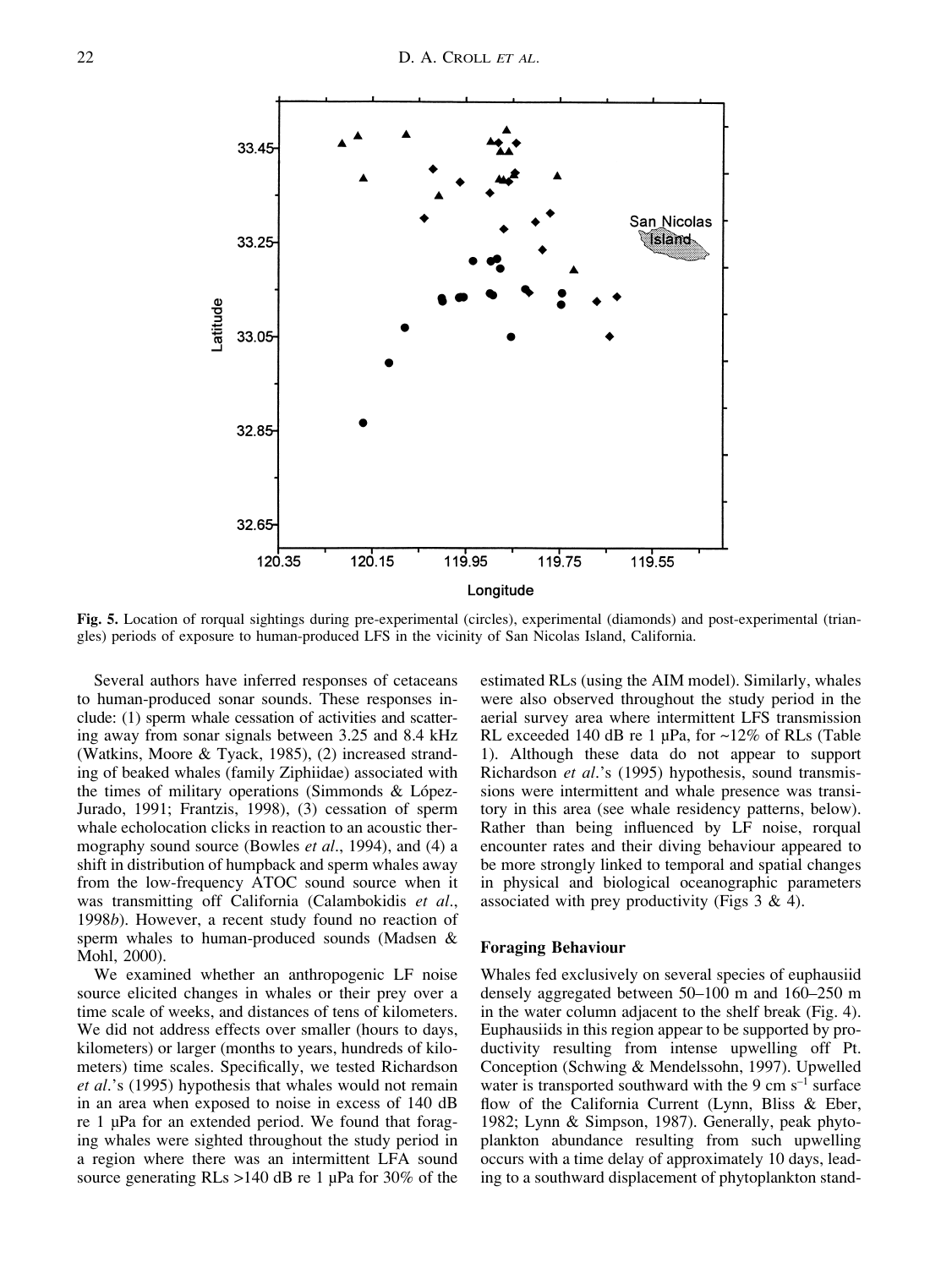

**Fig. 6.** Rorqual vocalization rates recorded on (a) bottom mounted hydrophones (pop-ups) and (b) bottom mounted hydrophone arrays (US Navy SOSUS array) during pre-experimental, experimental and post-experimental exposure to human-produced LFS (SURTASS LFA) in the vicinity of San Nicolas Island, CA.

ing crop about 100 km south (Fiedler *et al*., 1998). Thus, peak phytoplankton standing crop roughly coincides with the location of the Channel Islands, and San Nicolas Island is located at the southern end of this peak in primary production (Fiedler *et al*., 1998). Croll *et al*. (1998) and Fiedler *et al*. (1998) found peaks in euphausiid density in the Santa Barbara Channel region and a region to the northwest of San Nicolas Island. They speculated that upwelling centres work in concert with surface currents, topographical breaks (such as the San Nicolas shelf break) and euphausiid behaviour to collect and maintain concentrations of euphausiids. Rorquals are probably attracted to these concentrations that form off the shelf break west of San Nicolas Island.

Sea surface temperatures based on satellite imagery taken over the course of the study period (Fig. 7) revealed that cooler water, indicative of upwelling, was present in the central and northern portion of our study area. This area generally corresponds with the region of highest rorqual sightings. However, water temperatures warmed over the course of the study, resulting in a lack of defined colder-water areas. Only at the end of the study, in mid-October, did some new colder water masses become discernible in the study area, due to a strong upwelling event (Fig. 3). Water column temperature measurements showed that a steep thermocline had developed by late September (Fig. 4), indicative of a general relaxation of upwelling. This stratification affected the vertical distribution of at least juvenile euphausiids: peak abundance of juvenile euphausiids between 50–100 m was below this thermocline.

Euphausiid acoustic backscatter during the study period tracked the 5-day mean upwelling index, offset by 10 days, for Pt. Conception (Fig. 3), with minimal upwelling, euphausiid abundance, and whale encounter rates occurring during the experimental period. Generally, low rorqual encounter rates make it impossible to absolutely attribute temporal changes in whale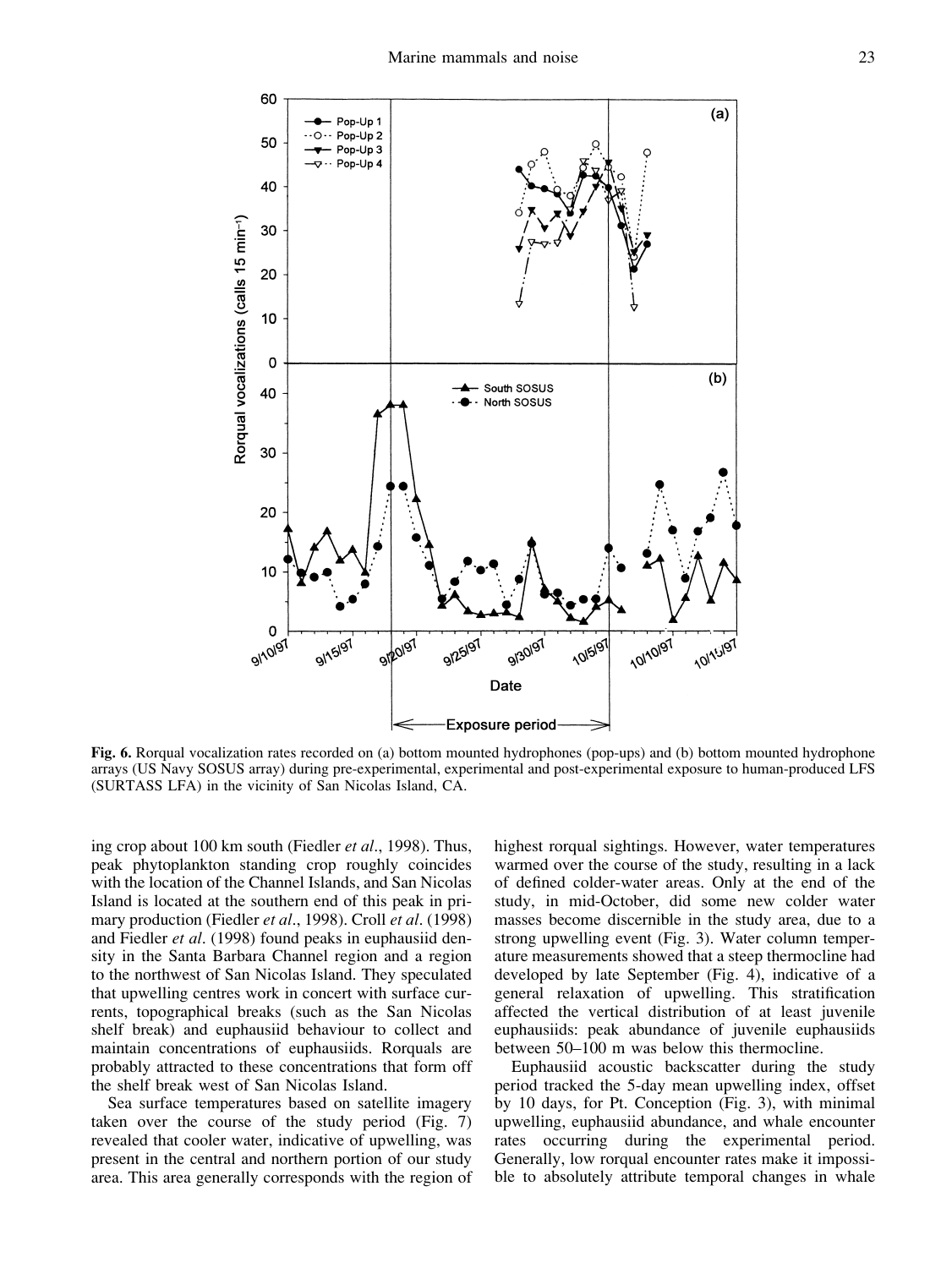

**Fig. 7.** Sea Surface Temperature (SST) recorded by the NOAA AVHRR satellite in the Southern California Bight, California region on September 10, 1997. San Nicolas Island (white arrow) is located in upwelling plume, indicated by colder water, south of Pt. Conception.

abundance to changes in euphausiid abundance or anthropogenic LF noise. However, temporal patterns in whale encounter rates are best explained by temporal trends in euphausiid abundance rather than LF noise (Fig. 3). This explanation is supported by the abrupt and concurrent increase in upwelling, euphausiid abundance and whale encounter rates prior to the end of the experimental period.

Overall, water temperatures were high in the study area in 1997 as warm water arrived in the study area in September (mean SST for the region July 1997 =  $16.5^{\circ}$ C, anomaly =  $-0.1$ ; August 1997 = 18.4, anomaly = 0.6; September 1997 = 19.6 $\degree$ C, anomaly = 2.2 $\degree$ C; Pacific Fisheries Environmental Group, NOAA, Pacific Grove, CA) as the effects of the strong 1997/98 El Niño event began to be measured off Southern California. The unusually warmer waters in 1997 may have led to a decline in rorqual occurrence through the region and resulted in low encounter rates.

## **Vocal behaviour**

Vocal behaviour data are more difficult to interpret. We did not find any significant change in vocal activity in the study area between the experimental periods on the southern SOSUS array. However, vocal activity measured on the northern SOSUS array increased significantly from experimental to the post-experimental period, tracking changes in euphausiid and visual survey

encounter rates. In contrast, vocal activity measured by the pop-ups declined from the experimental to the postexperimental period. These confounding results may have been due to either an overall movement of whales out of the study area (where pop-ups were deployed) into an offshore area to the west near the northern SOSUS array, or the high variability in vocalization rates from one day to the next (Fig. 6). Thus, it is likely that variability in vocal rates over short periods of time is more a result of change in the vocal activity of individual whales than changes in whale numbers. However, there is good coincidence between whale vocal activity and whale numbers on a seasonal basis (Curtis *et al*., 1999). The challenge is to find a measure of acoustic activity on an intermediate scale that is correlated with relative abundance. Knowing more about the functions of these vocal signals and the vocal behaviour of individual animals will aid in understanding the significance of changes in signalling rate, but at the present time little is known about the sex, age, or social status of these vocalizing animals.

# **Whale residency patterns**

Photographic identification revealed that most of the blue and fin whales were fairly transitory to the study area. As a result, the whales counted in surveys and recorded in passive acoustic monitoring represented a turnover of individuals rather than a population of resi-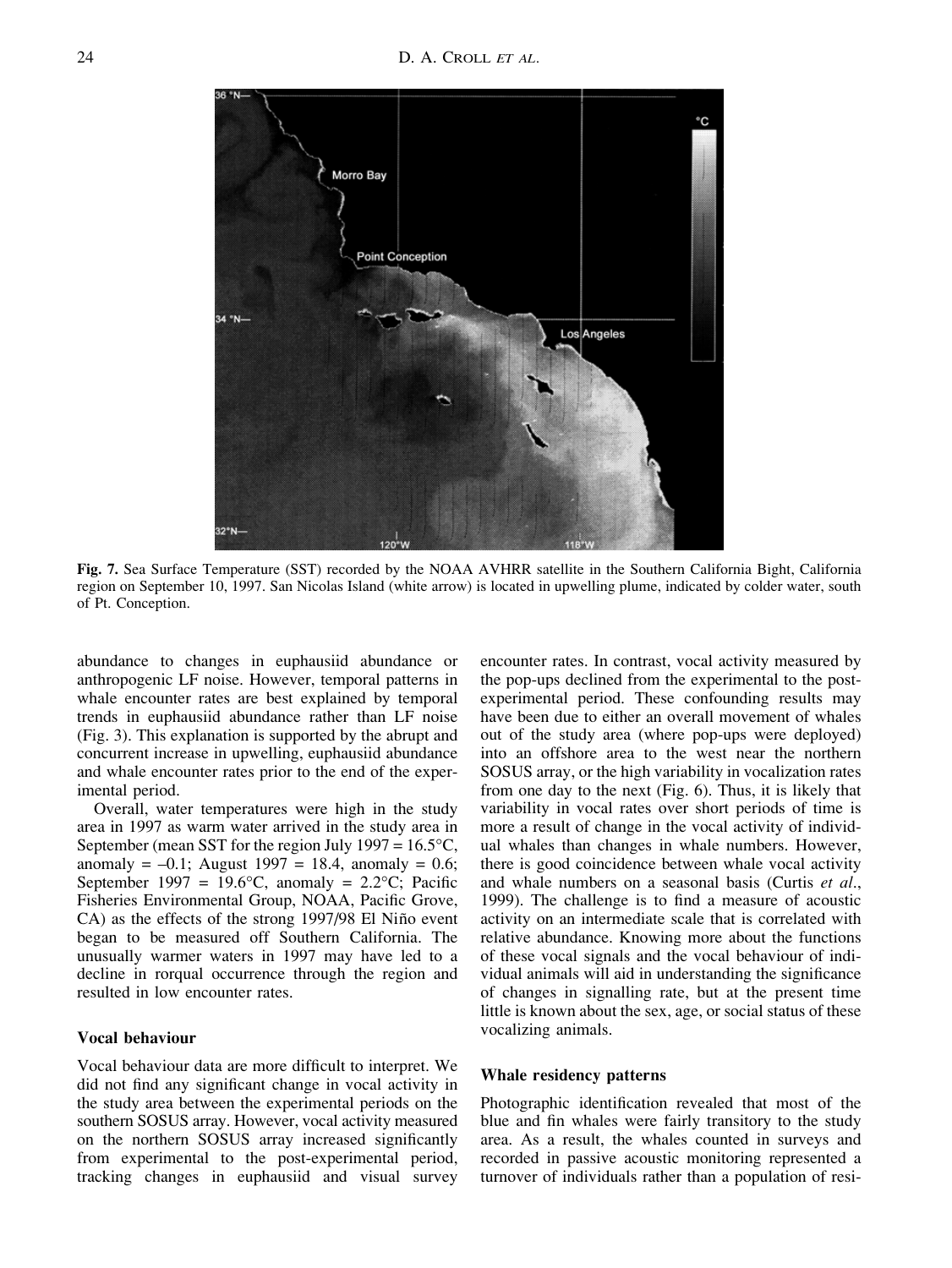dent animals. Tershy (1992) found that fin and blue whales feeding in the Gulf of California, where anthropogenic LF noise is very low (C. W. Clark pers. obs.), were also relatively transient. It is not clear whether this trend is consistent in other populations. However, Tershy (1992) hypothesized that high prey consumption needs for these whales required constant movement over large distances in search of dense aggregations of prey.

The transience of the whales in the study area is important in interpreting the effects of sound exposure on *Balaenoptera* whales. While whales did not avoid the area, individuals did not remain in the area. Thus, it could be argued that naïve whales entered the study area, were exposed to human-produced LF noise, and left the area within a short time in response to the presence of the sound. However, if transience were a normal attribute of blue and fin whales, it would reduce their cumulative exposure to LF noise production from a single loud source. Limited photographic identification of blue whales in this same general study region in 1995 (identification of 50 individual blue whales between 8 August and 6 October) also found animals to be generally transient with few resightings of the same individuals (J. Calambokidis, unpubl. results).

## **Larger spatio-temporal scales**

At the spatial and temporal scales we examined, we found no obvious responses of rorquals to the presence of anthropogenic LF noise. It is possible (perhaps likely) that brief interruption of normal behaviour or short-term physiological responses to LF noise at RLs of approximately 140 dB re 1 uPa have few serious welfare implications and no serious effects on survival and reproductive success in cetacean populations. However, long-term impacts (e.g. displacement, masking of biologically important signals), while more difficult to identify and quantify, may be biologically significant through reductions in foraging efficiency, survival, or reproductive success.

Anthropogenic LF noises in the ocean that mask sounds associated with foraging can decrease an animal's ability to find and capture food. This can decrease population growth rates if: (1) population growth is limited by food rather than predation or disease; (2) the species in question does not regulate the population size of its prey. In addition, many marine animals use sound to maintain contact between group members (e.g. females and their offspring), or for other forms of communication, particularly for reproduction. Again, anthropogenic noise in the ocean that masks these communication sounds can decrease the ability of individuals to establish or maintain contact with group members or potential mates. For example, Payne & Webb (1971) estimated that LF noise pollution from shipping may have reduced the area over which blue and fin whales could communicate by several orders of magnitude. They estimated reductions from *c*.  $2.1 \times 10^6$  km<sup>2</sup>  $(6 \times 10^5 \text{ nm}^2)$  under pre-shipping conditions to *c*. 2.1 ×  $10^4$  km<sup>2</sup> ( $6 \times 10^3$  nmi<sup>2</sup>) under present shipping conditions, equivalent to a range reduction from  $2.1 \times 10^3$  km to  $2.1 \times 10^2$  km. Examples of the potential effects of such reductions could include: increased calf mortality, changes in group spacing from optimal or inability to locate and maintain mates.

Consequently, the most serious potential impact of anthropogenic LF noise is its potential contribution to a long-term decrease in a marine animal's efficiency in foraging, navigating or communicating. The California blue whale population has continued to increase as anthropogenic sound levels have increased (Barlow, 1994). It is not clear whether this trend will continue if anthropogenic sound levels continue to increase.

Because some marine animals (especially large social odontocete cetaceans such as sperm whales, *Pyseter catadon*, bottle nosed whales, *Hyperoodon* spp, and large beaked whales, *Berardius* spp.) have extremely low potential population growth rates, are poorly known and difficult to study, small decreases in their reproductive rate could have serious impacts on population size yet be undetected by any known monitoring system. In addition, recovery of endangered populations of mysticetes (e.g. blue, fin, sei (*Balaenoptera borealis*), humpback, right and bowhead whales) that were severely reduced by commercial whaling may be hampered if anthropogenic LF noise affects long-term reproductive success or survival in these species. While this study expands our knowledge of the short-term, smaller scale effects from an intermittent sound source, in many cases the basic information needed to understand the long-term consequences of more continuous and widely spread anthropogenic LF noise sources is missing.

Noise from commercial vessel traffic, by far the most dominant source of anthropogenic noise in the ocean, is continuous, ubiquitous and shows no sign of decreasing. The intense signals generated by various military sonars and seismic operations, although typically operated only for periods of weeks in limited areas, are being used increasingly throughout the world's oceans. The acoustic probes used increasingly in oceanographic research projects are usually high intensity. While none of these individual sound sources has been shown to cause prolonged disturbance to a biologically important behaviour, their cumulative effect may be profound. Examples of a difference between the impact of a single versus multiple sources of environmental pollution include the cumulative effects of carbon dioxide gas sources on global warming, or the cumulative effects of many hundreds of coal-burning power plants on acid rain in eastern North America. Given the present lack of scientific knowledge on the impacts of anthropogenic sound in the ocean, we recommend that a cautionary approach is most appropriate. Furthermore, given the present state of uncertainty, we believe that the risk of cumulative impact on a habitat that is broadly critical for many animal groups is unacceptable. A source-by-source approach to the problem of noise impact will probably not prove fruitful, since cause and effect are difficult to identify. Instead, a broad legislative approach that addresses the cumulative effect of many underwater sound sources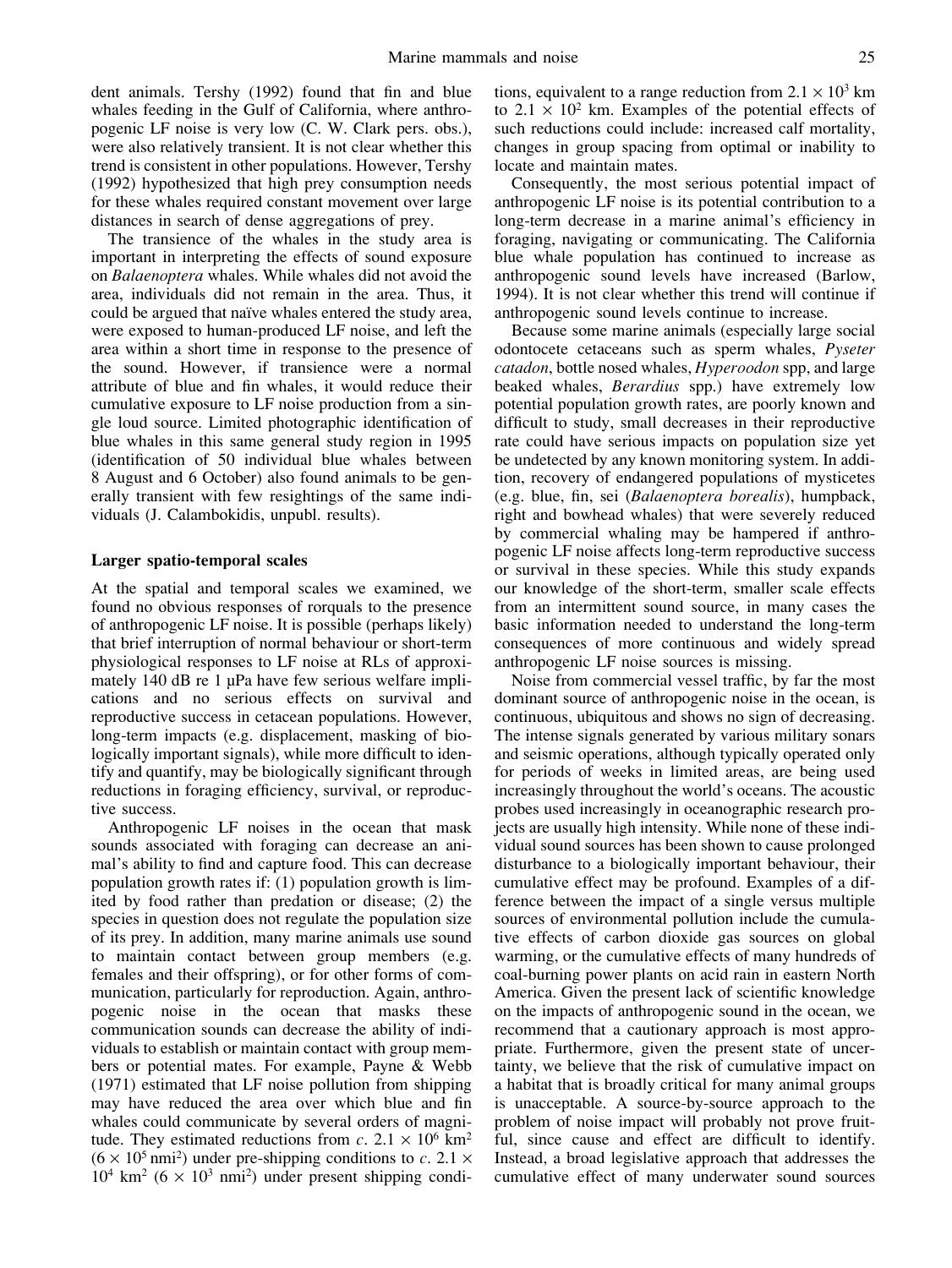over long periods of time will probably prove most effective.

# **Acknowledgments**

Peter Tyack and Kurt Fristrup provided essential intellectual input in all phases of the project. Lydia Nielsen, Aaron Hebshi, Erin Gentry, Josh Donlan, Beth Goodwin, Juan Carlos Salinas, Vanesa Lopez and Jackie Popp assisted in ship-based surveys. Jennifer Emery and Alejandro Acevedo assisted in post-processing of shipbased survey data. Todd Chandler, Katy Penland, Krista Fahy, Shauna Fry, Sonia Groves and Patrick O'Brien were all aerial survey observers. Aspen Helicopters provided the aircraft and pilots for the surveys. Steve Osmek and Gretchen Steiger assisted in the analysis of the aerial survey data. Todd Chandler and Kristin Rasmussen conducted photo-identification surveys. Amber Luvmour and Greg Falxa assisted in aspects of the field work. Lisa Schlender, Steve Osmek, Joe Evenson, Heather Medic, Hannah Smith, Annie Douglas, Nicole Stagmar, Wade Jerdee, Gretchen Steiger and Shannon Wilhite assisted in analysis of photo-identification data. Collection of the acoustic field data were greatly assisted by Melissa Fowler, Adam Frankel, Kurt Fristrup, Christine Gabriele, David Larom and Kathy Vigness. Harold Mills and Kathy Dunsmore developed and implemented the automated detector software. Tom Calupca and Brian Corzilius did an incredible job designing and building the pop-up units at short notice. Ted Kretchmer and Mike Einehorn of Navy Facility Engineering Services Center and the US Navy Dive Team were invaluable for deployment of the pop-ups. Dave Harris was especially helpful in providing information concerning whale sounds from the San Nicolas SOSUS arrays. Karen Weixel (MAI Middletown RI) assisted in the AIM analysis. Components of the photo-identification research in other areas were funded by Southwest Fisheries Science Center, Olympic Coast National Marine Sanctuary and the University of California at Santa Cruz (as a part of the Marine Mammal Research Program). D. A. C. and B. R. T. were supported in part by the Office of Naval Research Grants N00014-95-10646 and N00014-99- 10192, Marine Acoustics Contract MAI9811 and National Oceanic and Atmospheric Administration contract 40ABNF600916. W. T. E. and C. W. C. were supported by the US Navy Space and Naval Warfare Command (182T) under US Naval Research Laboratory Contract N00014-96-C-60146014 and C. W. C. was supported in part by the Office of Naval Research Grant N00014-97-1-1027.

# **REFERENCES**

- Bakun, A. & Nelson, C. S. (1991). The seasonal cycle of wind stress curl in subtropical eastern boundary current regions. *J. Phys. Oceanogr.* **21**: 1815–1834.
- Barlow, J. (1994). Abundance of large whales in California coastal waters: a comparison of ship surveys in 1979/80 and in 1991. *Rep. Int. Whaling Comm.* **44**: 399–406.
- Barlow, J., Brownell, R. L. Jr., DeMaster, D. P., Forney, K. A.,
- Lowry, M. S., Osmek, S., Ragen, T. J., Reeves, R. R. & Small, R. J. (1995). U.S. *Pacific marine mammal stock assessments.* NOAA Technical Memorandum NMFS, NOAA-TM-NMFS-SWFSC-219. 162 pp.
- Bowles, A. E., Smultea, M., Würsig, B., Demaster, D. P. & Palka, D. (1994). Relative abundance and behaviour of marine mammals exposed to transmission from the Heard Island Feasibility Test. *J. Acoust. Soc. Am.* **96**: 2469–2484.
- Calambokidis, J. & Steiger, G. H. (1995). *Population estimates of humpback and blue whales made through photo-identification from 1993 surveys off California.* Report to Southwest Fisheries Science Center, NMFS, P.O. Box 271, La Jolla, Ca. 92038. 36pp.
- Calambokidis, J., Steiger, G. H., Cubbage, J., Balcomb, K., Ewald, C., Kruse, S., Wells, R. & Sears, R. (1990). Sightings and movements of blue whales off central California 1986–1988 from photo-identification of individuals. *Rep. Int. Whaling Comm. Spec. Iss.* **12**: 343–348.
- Calambokidis, J., Chandler, T., Rasmussen, K., Steiger, G. H. & Schlender, L. (1998*a*). *Humpback and blue whale photographic identification: Report of research in 1997*. Final report to Southwest Fisheries Science Center, Olympic Coast National Marine Sanctuaries, University of California at Santa Cruz, and Cornell University. Cascadia Research, 2182 W Fourth Ave., Olympia, WA 98501. 41pp.
- Calambokidis, J., Chandler, T. E., Costa, D. P., Clark, C. W. & Whitehead, H. (1998*b*). Effects of ATOC sound source on the distribution of marine mammals observed from aerial surveys off central California. In *Abstracts of the World Marine Mammal Science Conference, Monaco, 24–24 January 1998:* 22 Lawrence, KA: Society for Marine Mammalogy.
- Charif, R. A., Mitchell, S. & Clark, C. W. (1995). *Canary 1.12 user's manual*. Ithaca, NY: Cornell Laboratory of Ornithology.
- Clark, C. W. (1982). The acoustic repertoire of the southern right whale, a quantitative anaysis. *Anim. Behav.* **30**: 1060–1071.
- Clark, C. W. (1983). Acoustical communication and behavior of the southern right whale (*Eubalaena australis*). In *Communication and Behavior of whales*: 163–198. Payne, R. S. (ed.). Boulder, CO: Westview Press.
- Clark, C. W. (1990). Acoustic behavior of mysticete whales. In *Sensory Abilities of Cetaceans:* 571–583. Thomas, J. & Kastelein, R. (Eds). New York; Plenum Press, 710 pp.
- Clark, C. W. (1996). *Whales '93: hot tracks and greatest hits, blue whales '93, fin whales '93, North Atlantic minke whales '93*. Cornell Laboratory of Ornithology, Bioacoustics Research Program, 159 Sapsucker Woods Rd., Ithaca, NY, 14850, USA.
- Clark, C. W. & Ellison, W. T. (1989). Numbers and distributions of bowhead whales, *Balena mysticetus*, based on the 1986 acoustic study off Pt. Barrow, Alaska. *Rep. Int. Whaling Comm.* **39**: 297–303.
- Clark, C. W. & Fristrup, K. M. (1997). Whales '95: a combined visual and acoustic survey of blue and fin whales off Southern California. *Rep. Int. Whaling Comm.* **47**: 583–600.
- Clark, C. W., Tyack, P. & Ellison, W. T. (1998). *Low-frequency sound scientific research program. Phase I: Responses of blue and fin whales to SURTASS LFA, southern California Bight*. Quick Look Report. Marine Acoustics Inc., 809 Aquidneck Ave., Middletown, RI 02842, USA.
- Croll, D. A., Tershy, B. R., Hewitt, R. P., Demer, D. A., Fiedler, P. C., Smith, S. E. Armstrong, W., Popp, J. M., Kiekhefer, T., Lopez, V. R., Urbán, J. & Gendron, D. (1998). An integrated approach to the foraging ecology of marine birds and mammals. *Deep-Sea Res. II* **45**: 1353–1371.
- Curtis, K. R., Howe, B. M. & Mercer, J. A. (1999) Low-frequency ambient sounds in the North Pacific: long time series observations. *J. Acoust. Soc. Am.* **106**: 3189–3200.
- Ellison, W. T., Clark, C. W. & Bishop, G. C. (1986). Potential use of surface reverberation by bowhead whales, *Balaena mys-*